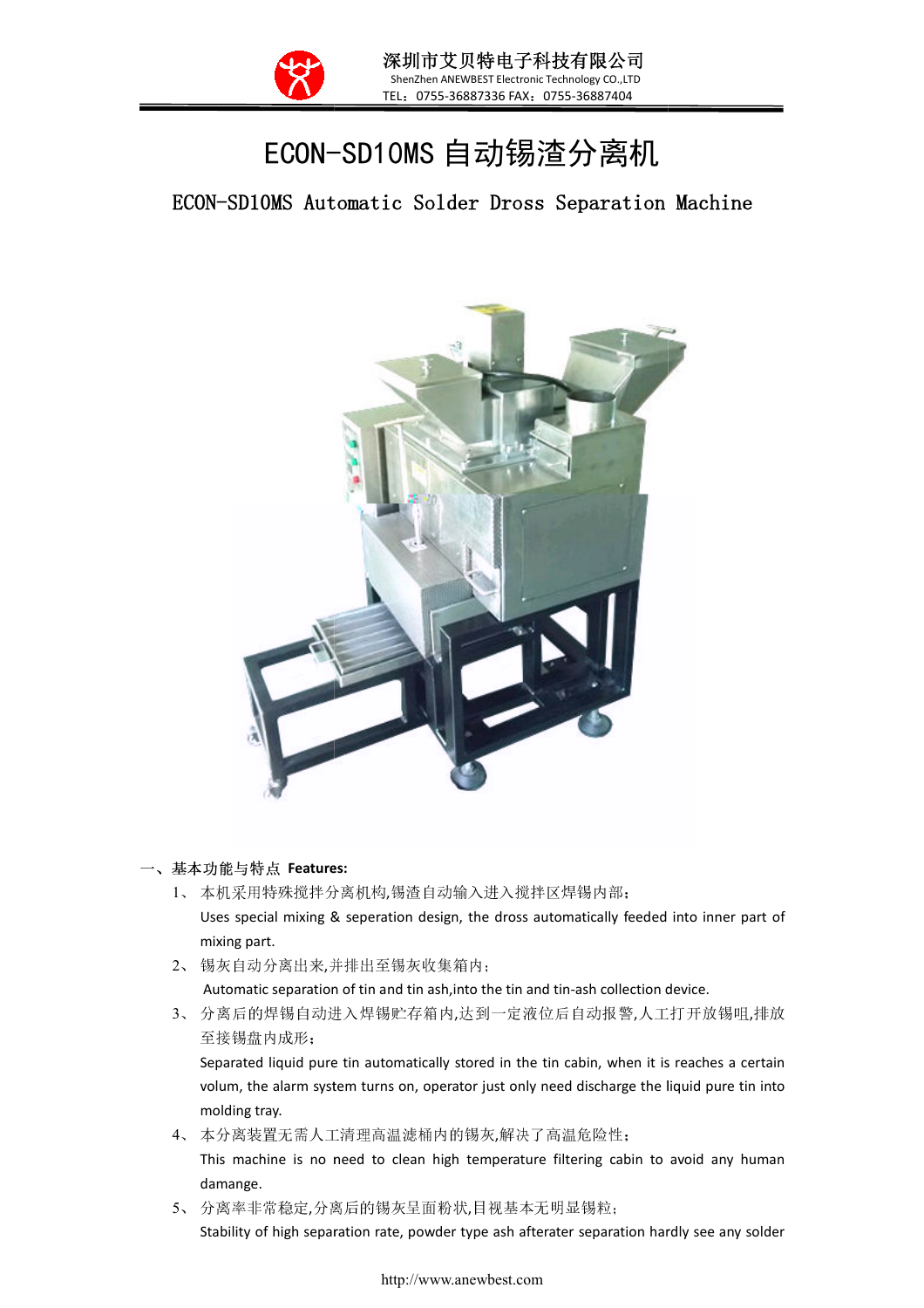

深圳市艾贝特电子科技有限公司 ShenZhen ANEWBEST Electronic Technology CO.,LTD TEL:0755-36887336 FAX:0755-36887404

|    |                | by visual.                                                                                      |
|----|----------------|-------------------------------------------------------------------------------------------------|
|    |                | 6、完全符合节能、安全、环保要求;                                                                               |
|    |                | Suit for energy saving, safty and Econ-friendly requirement.                                    |
|    | $7_{\sim}$     | 日处理量: 120KG-150KG/8H;                                                                           |
|    |                | Ability: 120KG-150KG/8H                                                                         |
|    | 8 <sub>1</sub> | 隔热防护网,避免操作员烫伤,机壳表面温度控制在 45 度以内.                                                                 |
|    |                | Heat insulation prevention mesh controls the machine outside temperature within 45 $\degree$ C, |
|    |                | which is avoid operator to be hurt.                                                             |
|    |                | 二、整机部分 Body:                                                                                    |
|    | $1_{\infty}$   | 外壳全部采用不锈钢材料,美观大方,维护方便;                                                                          |
|    |                | All-stainless steel tank, clean convenience.                                                    |
|    | $2 -$          | 电源 Power: 220V;                                                                                 |
|    | $3\sqrt{2}$    | 整机功率 Machine power : 4.3KW;                                                                     |
|    | $4\sqrt{ }$    | - 工作功率 Working Power 1.2KW ;                                                                    |
|    |                | 5、 净重 Net weight: 约 110KG;                                                                      |
|    |                | 6、外型尺寸 Dimension: L680*W850*H1050mm                                                             |
| 三、 |                | 电控部份 Electronic Part:                                                                           |
|    | 1              | 按键式面板操作控制;                                                                                      |
|    |                | Keyboard panel control                                                                          |
|    |                | 2、 OMRON 数显温度表显示温度, 温度调节方便直观, 控温准确;                                                             |
|    |                | OmRON temperature meter vertically display temperature adjustment with accurate                 |
|    |                | temperature.                                                                                    |
|    |                | 3、 控温采用 PID+SSR 模式;                                                                             |
|    |                | Uses PID+SSR for temperature control                                                            |
|    |                | 4、漏电保护装置;                                                                                       |
|    |                | Uses creepage protection device.                                                                |
| 四、 |                | 搅拌分离系统 Mixing & Separation System:                                                              |
|    |                | 1、入口料斗: 锡渣容量≤10KG 双加料口;                                                                         |
|    |                | Feeding gate: $\leq 10$ KG dross*2                                                              |
|    | $2\sqrt{ }$    | 炉胆采用特殊不锈钢 316L 材料制做;耐腐蚀;耐高温;内部底锡容量 70Kg (max),熔解时间:                                             |
|    |                | 约60分钟;                                                                                          |
|    |                | 316L stainess steel oven can bear high temperature and rust. Max. 70kg "bottom tin" stored      |
|    |                | in empty oven, needs 60mins to be melt when uses the machine                                    |
|    | 3 <sub>1</sub> | 加热系统采用 U 型发热管,外罩铸铁发热板;防变形;                                                                      |
|    |                | Uses "U" shape heater covered cast iron heating plate, which is avoid deformation.              |
|    | 4.             | 独特的搅拌分离系统组件,专利设计;                                                                               |
|    |                | Patent mixing and separation system.                                                            |
|    | 5 <sub>1</sub> | 分离速度: 15KG /60 分钟                                                                               |
|    |                | Separation Speed: 15KG /60mins                                                                  |
|    |                | 6、 搅拌电机 90W                                                                                     |
|    |                | 220V;                                                                                           |
|    |                | Mixing Motor: 90W 220V                                                                          |
|    | $7\sim$        | 锡条/锡灰分离出来的焊锡自动进入独立收集箱内贮存,达到一定液位后报警,人工排出,                                                        |

锡条成形模配送 2 套 ,方便更换; 锡灰自动排出至锡灰收集箱内,1 套配送 ,方便更换 Tin Bar/ash: Separated pure tin goes into a cabin, when it reaches a certain volum, the alarm system turns on to inform discharge. Equipped with 1 sets molding tray. Ash goes into collection box, equipped with 2 boexes.

五、 烟雾过滤 **Filtering System** :